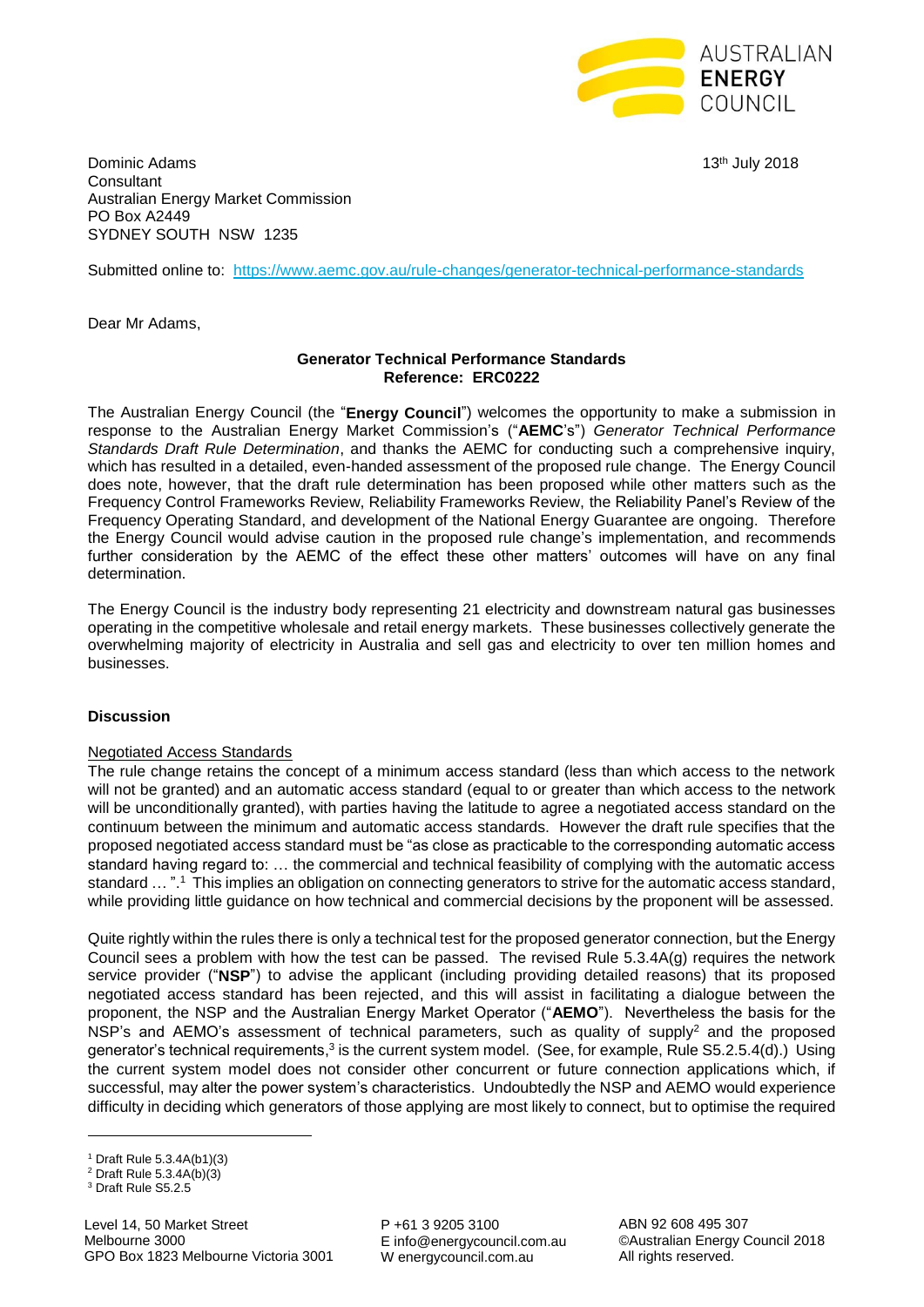technical characteristics of the currently proposed generator and its efficient use of capital, the Energy Council recommends that the draft rule provides additional guidance on the technical assessment required to be conducted by the NSP and AEMO in negotiating an access standard. Furthermore, while Rules 5.3.4A(d1) and 5.3.4A(g) oblige AEMO and the NSP to provide detailed reasons for any rejection of the proposed negotiated access standard, the Energy Council suggests that the powers of the Independent Engineer, as set out in Rule 5.4.1, be expanded to include a review of AEMO's and the NSP's decisions in regard to the acceptance of a proposed negotiated access standard.

## Reactive Power Control

The Energy Council appreciates the AEMC's work in harmonising reactive power control standards across synchronous and non-synchronous generators, but harbours concern that the operation and switching of generators' control systems to regulate voltage, reactive power and power factor must be in accordance with a procedure agreed with AEMO and the NSP.<sup>4</sup> As the National Electricity Rules stand, there are limited requirements for generators to agree matters with AEMO.<sup>5</sup> Given the negotiating power asymmetry between AEMO, the NSP and the generator seeking to connect, the applicant has limited recourse in seeking to expedite matters with AEMO and the NSP in order to facilitate its connection to the network. The Energy Council therefore recommends that the draft rule include, as a minimum, obligations for AEMO and the NSP to act reasonably in agreeing the tripartite procedures, thereby reducing the risk of parties commencing dispute proceedings under Section 8.2 of the National Electricity Rules. Again, the role of Independent Engineer may assist in resolving any disagreements between the parties.

## Consequential Changes

As the AEMC would appreciate, the Energy Council's members were concerned that material plant changes, which might occur when replacing an aging or failing piece of equipment, would trigger the review of a generator's performance standards and impose a more severe compliance obligation. The Energy Council is therefore supportive of the provision introduced in draft Rule 5.3.4A(b)(1A), which requires alterations to a generator's performance standard as a result of equipment changes to fall between the existing performance standard and the automatic access standard, irrespective of whether the existing performance standard is now less than the prevailing minimum access standard. By including this provision, the AEMC has ensured that aging generators can extend their operating lives or improve their performance, which may have the effect of improving system security or reliability, or reducing costs to consumers.

Nevertheless the Energy Council is cautious about the increased demands being placed on generators to provide power system models when making minor plant changes. Each modelling exercise conducted is expensive and time-consuming given the limited number of firms able to complete the necessary work. While it is appreciated that NSPs and AEMO need to have confidence that the proposed plant changes will not have an adverse effect on the power system, the increased detail required in carrying out such modelling will act to delay upgrade and replacement projects, with little benefit to be accrued. Instead the Energy Council proposes that the modelling work required for minor upgrades be minimised or simplified to reduce its impost, particularly if equipment changes do not act to substantively alter the plant's performance characteristics. It is suggested that this can be achieved by providing more guidance within Rule 5.3.9(d) about the materiality of equipment changes which would trigger an assessment of a generating system's performance.

## Transitional Arrangements

While the Energy Council understands the AEMC's desire to commence its final rule as soon as feasible, the Energy Council does not believe the proposed eight week transitional window sufficiently recognises the practical complexities of the negotiation frameworks, and the supporting role of third parties in facilitating these commercial and technical discussions. An example of such complexity is AEMO's recently increased modelling requirements, which can only be completed by a handful of expert independent companies and take, at a minimum, several months to produce a working model before discussions with counterparties can take place. The Energy Council therefore suggests that the rule should only take effect six months from the date of publication of the final rule, as this will allow advanced projects more time to complete negotiations, other projects sufficient time to reconsider their commercial position, and take into consideration reduced staff availability during the Christmas-New Year period.

**.** 

Phone +61 3 9205 3100 Email info@energycouncil.com.au Website www.energycouncil.com.au

ABN 92 608 495 307 ©Australian Energy Council 2018 All rights reserved.

<sup>4</sup> Draft Rule S5.2.5.13(b)(2A)

<sup>&</sup>lt;sup>5</sup> Ten instances in the National Electricity Rules Version 110